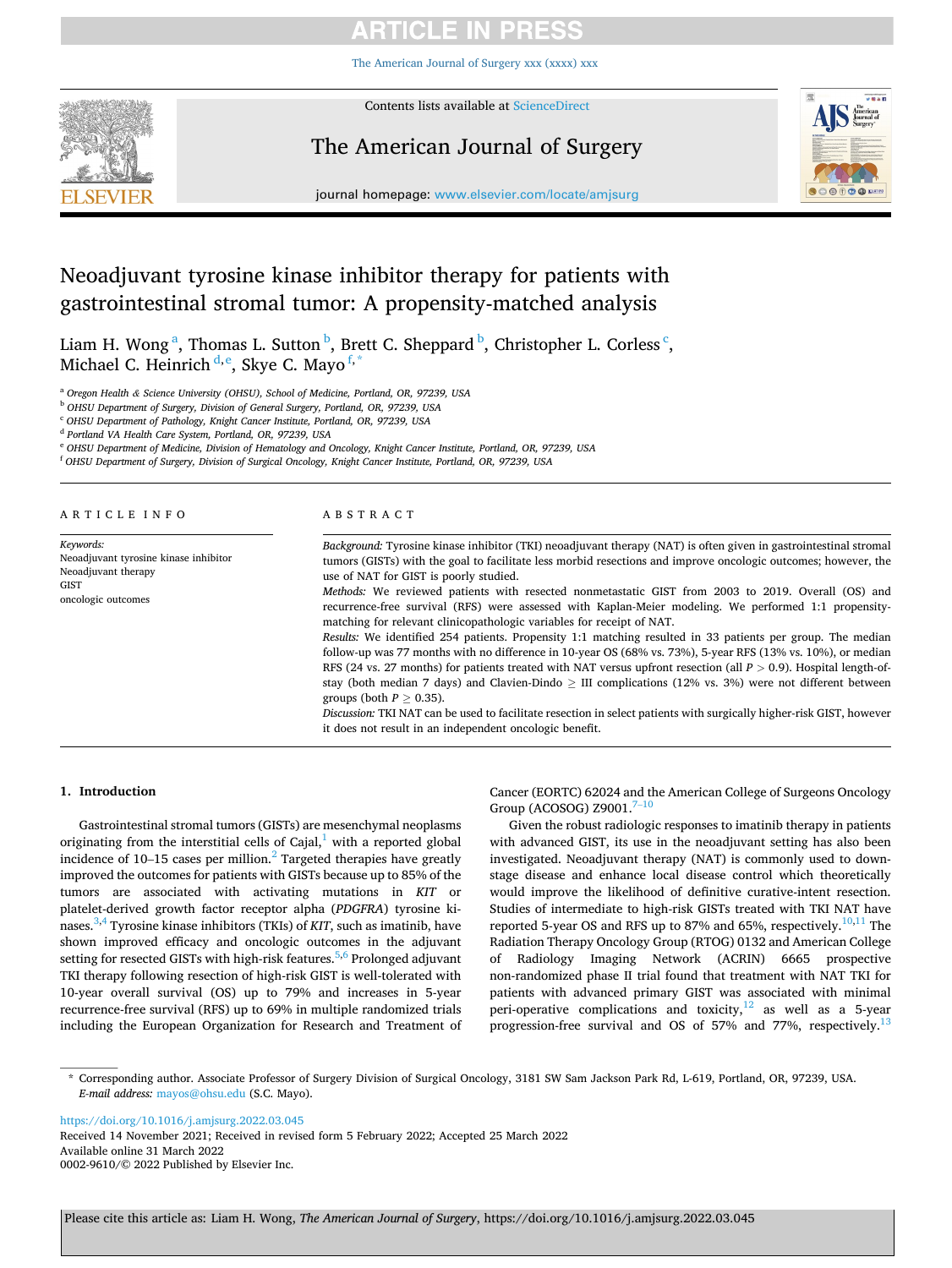However, the efficacy of NAT compared to upfront resection has not been studied in a randomized trial assessing whether an independent oncologic benefit exists. In the absence of randomized trials, propensity-matched methodology attempts to reduce the effects of confounding bias where the benefit of randomization is not possible.<sup>14</sup> Propensity-matched methodology including duration of adjuvant TKI treatment has not been used to study TKI NAT for patients with GIST. To gain a better understanding of the benefits of TKI NAT in patients with GIST, we evaluated oncologic outcomes in patients treated with NAT compared to upfront resection using propensity-matched methodology; additionally, we sought to identify the influence TKI NAT has on GIST resectability.

## **2. Methods**

#### *2.1. Data source and study population/Patient data*

This is an institutional review board-approved analysis of prospectively collected data from the Oregon Health & Science University (OHSU) Knight Cancer Institute Registry. Additional chart review was performed to supplement and update these data points up to the time of data analysis.

The study population included adult patients (aged 18 years–85 years) with non-metastatic GIST treated surgically at OHSU Knight Cancer Institute between 2003 and 2018. Patients treated with TKI NAT were identified. Data included patient demographics (e.g., age at diagnosis, gender), clinicopathologic characteristics of primary tumors (e.g., baseline tumor size, mutation status for *KIT* and *PDGFRA*, tumor location), National Institute of Health (NIH) risk categories,  $15$  Memorial Sloan Kettering Cancer Center (MSKCC) prognostic GIST nomogram scores for 5-year RFS,  $^{16,17}$  surgical and therapeutic treatment details (e. g., neoadjuvant and adjuvant TKI therapy use and length), post-operative complications classified by Clavien-Dindo, $^{18}$  and oncologic outcomes including dates and sites of progression and dates of mortality. Staging for primary tumors was modified to reflect the 8th edition of American Joint Commission of Cancer (AJCC) guidelines.

## *2.2. Outcomes of interest*

Patients were separated into two groups based on receipt of TKI NAT prior to curative-intent resection versus upfront resection. Overall survival (OS), measured from date of first radiographic evidence of GIST, and recurrence-free survival (RFS), measured from date of curativeintent resection until radiographic recurrence, were the primary outcomes of interest. Curative-intent resections included resection or ablation of all macroscopic disease (R1/R0 resection).

Evaluation of primary tumor response to NAT prior to curative-intent resection was the secondary outcome of interest. This was evaluated using the Response Evaluation Criteria in Solid Tumors (RECIST 1.1) criteria, $19,20$  absolute change in largest radiographic tumor diameter between pre-treatment and pre-operation, and extent of curative-intent resection required to obtain R0 margins.

# *2.3. Statistical analyses*

All statistical analyses and data visualizations were performed using R version 4.0.5 (R Foundation, Vienna, Austria) including package MatchIt.

Propensity scores were determined by a multivariable logistic regression model of covariates using six variables: age at diagnosis, tumor size, tumor location, nomogram-predicted 5-year RFS, KIT mutation status, and duration of adjuvant TKI treatment.<sup>5</sup> Patients with missing data in any of the required covariates were removed from analysis ( $n = 1$ ). For the purpose of matching, all patients receiving neoadjuvant TKI were assumed to have grade 2 tumors, given that tumor grade was not measurable in most cases due to effect of neoadjuvant

therapy. $10,11$  Following calculation of propensity scores, patients were 1:1 matched using exact nearest neighbor matching between treatment groups. Inferential statistics included Fisher's exact test and unpaired *t*-test. Kaplan-Meier analysis was used to analyzed oncologic outcomes including 10-year OS and 5-year RFS; all patients not experiencing the event of interest were censored at last date of follow-up. Log-rank tests were performed to compare differences in survival distributions. *P*  values less than 0.05 were considered statistically significant. Trends in neoadjuvant TKI use and testing of tyrosine kinase mutation status were analyzed by 4-year intervals of study period.

# **3. Results**

#### *3.1. Patient and tumor characteristics*

Over the study period, 254 patients with non-metastatic GIST were treated surgically at OHSU; 33 patients were treated with TKI NAT prior to resection for a median of 6 months (range, 1–21 months) ([Table 1](#page-2-0)). The median age at diagnosis of GIST was 59; 130 patients (51%) were male. The stomach ( $n = 157$ ; 62%) and small bowel ( $n = 85$ ; 33%) (duodenum,  $n = 27$ ; 31% vs distal small bowel,  $n = 59$ ; 69%) were the most common primary disease sites. Most tumors were T4 ( $n = 79$ ; 31%) or T2 ( $n = 73$ ; 29%) on surgical pathology. The most common driver mutation was *KIT* ( $n = 110$ ; 43%), followed by *PDGFRA* ( $n = 21$ ; 8%); 103 patients (41%) did not have a driver mutation analysis available at the time of diagnosis. R0 resection was achieved in 236 patients  $(93%)$ .<sup>21</sup> Seventy-eight patients (31%) had recurrence following curative-intent resection. The most common site of recurrence was in the peritoneum (n = 30; 38%), followed by the liver (n = 29; 37%). Adjuvant TKI therapy was administered to 114 patients (45%) for a median of 36 months (range, 3–120 months). Each quartile of the study period increased in percentage of driver mutation status tested (2003–2006, 2007–2010, 2011–2014, and 2015–2018 with 42%, 54%, 67%, and 71%, respectively). The last quartile of the study period (2015 through 2018) had the greatest amount of treatment with neoadjuvant TKI therapy ( $n = 14$ ; 42%).

Propensity 1:1 matching identified 33 patients per treatment group of similar age, tumor size, tumor location, nomogram-predicted 5-year RFS, *KIT* mutation status, and duration of adjuvant TKI treatment (all  $P \geq 0.35$ ) [\(Table 1\)](#page-2-0). Additionally, groups were similar with respect to sex, primary disease site, tumor T stage, driver mutation, tumor histology, and achievement of R0 resection (all *P* ≥ 0.40) ([Table 1](#page-2-0)).

#### *3.2. Post-operative outcomes and complications*

Clavien-Dindo grade III or higher complications were not statistically different between both groups ( $P = 0.35$ ).<sup>18</sup> Five patients treated with NAT (15%) had a complication within 30 days of curative-intent resection of which four patients (12%) had a Clavien-Dindo grade III complication or higher; the most common complication being an abscess that required drainage ( $n = 3$ ; 75%). One patient (3%) who underwent upfront resection suffered a Clavien-Dindo grade IV complication due to respiratory failure. Median length of stay was similar for both groups (*P*   $= 0.61$ ): seven days (range, 1–18 days) for patients treated with NAT and seven days (range, 1–44 days) for patients treated with upfront resection. There were no deaths reported within 90 days of curative-intent resection for both groups.

# *3.3. Oncologic outcomes*

At the time of analysis, eight patients treated with NAT (24%) and eight patients treated with upfront resection (24%) died from their cancer, with similar 10-year OS (NAT, 68%; 95% CI, 49%–92% vs upfront resection, 73%; 95% CI, 58%–91%; *P* = 0.97) ([Fig. 1](#page-3-0)A). Sixteen patients who underwent NAT (49%) had recurrence following curativeintent resection compared to 21 patients treated with upfront resection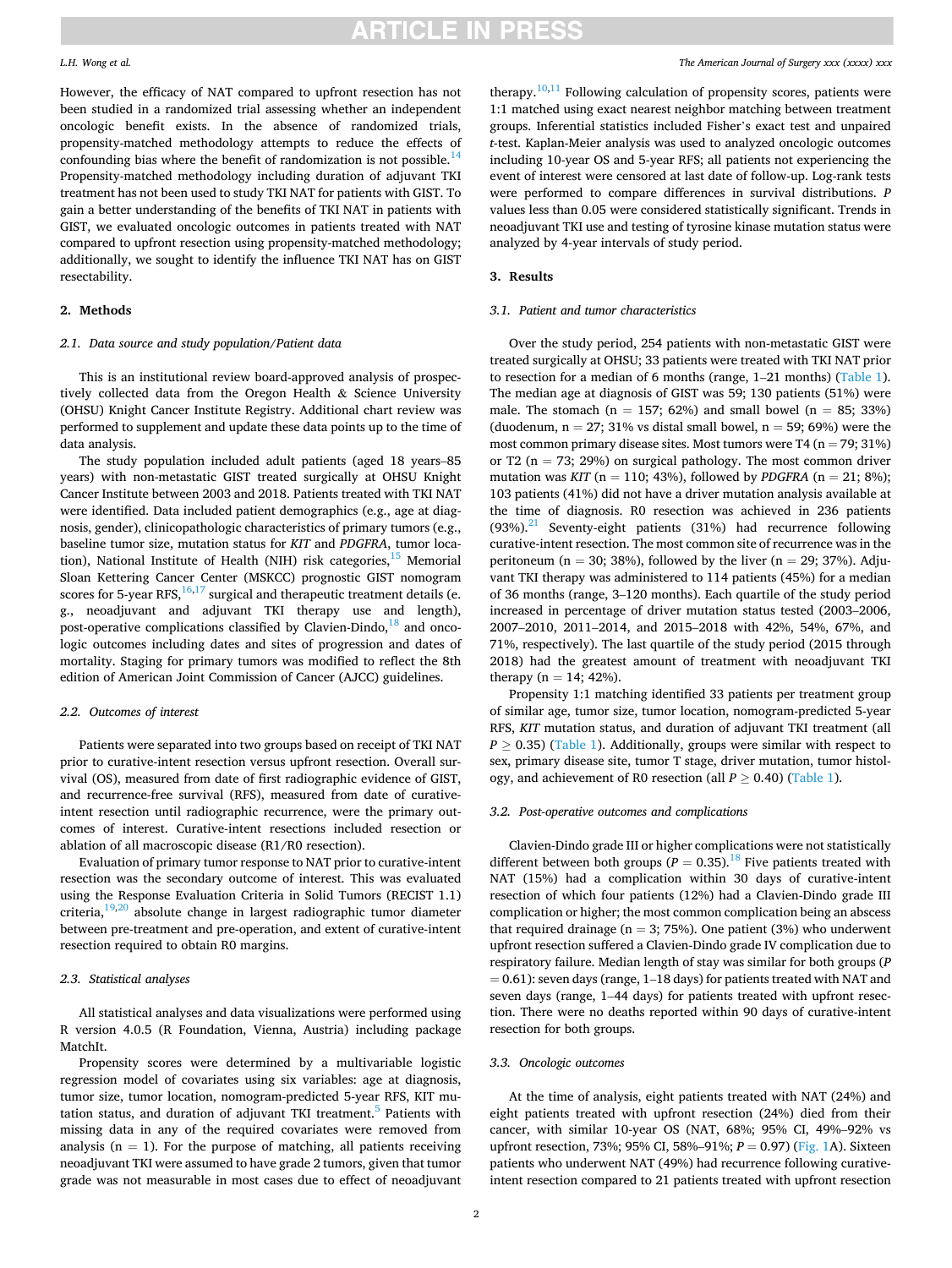# *The American Journal of Surgery xxx (xxxx) xxx*

# <span id="page-2-0"></span>*L.H. Wong et al.*

## **Table 1**

Patient demographics and clinical characteristics of the overall cohort and propensity-matched cohort.

| Characteristic                                     | Neoadjuvant Therapy (n<br>$= 33$ | Unmatched Upfront Resection<br>$(n = 221)$ | Unmatched P-<br>value | Matched Upfront Resection<br>$(n = 33)$ | Matched P-<br>value |
|----------------------------------------------------|----------------------------------|--------------------------------------------|-----------------------|-----------------------------------------|---------------------|
| Age at diagnosis (years), median (IQR)             | $56(51-66)$                      | 59 (50-68)                                 | 0.67                  | $57(51-63)$                             | 0.76                |
| Sex (male), n (%)                                  | 20(61)                           | 110 (50)                                   | 0.35                  | 18 (55)                                 | 0.80                |
| Primary disease site, n (%)                        |                                  |                                            | 0.23                  |                                         | 0.35                |
| Gastric                                            | 18(55)                           | 139 (63)                                   |                       | 15 (46)                                 |                     |
| Small bowel                                        | 12(36)                           | 73 (33)                                    |                       | 13 (39)                                 |                     |
| Colon                                              | 0(0)                             | 5(2)                                       |                       | 3(9)                                    |                     |
| Rectum                                             | 3(9)                             | 3(1)                                       |                       | 2(6)                                    |                     |
| Esophagus                                          | 0(0)                             | 1(1)                                       |                       | 0(0)                                    |                     |
| AJCC T Stage, n (%)                                |                                  |                                            | 0.010                 |                                         | >0.99               |
| T1                                                 | 0(0)                             | 36 (16)                                    |                       | 0(0)                                    |                     |
| T <sub>2</sub>                                     | 0(0)                             | 73 (33)                                    |                       | 0(0)                                    |                     |
| T <sub>3</sub>                                     | 0(0)                             | 66 (30)                                    |                       | 0(0)                                    |                     |
| T <sub>4</sub>                                     | 33 (100)                         | 46 (21)                                    |                       | 33 (100)                                |                     |
| Primary tumor size (cm), median (IQR)              | $9.1(5.3-13.3)$                  | $5.1(3.0-9.0)$                             | 0.003                 | $10.6(6.5-12.5)$                        | 0.40                |
| Primary tumor grade, n (%)                         |                                  |                                            | N/A                   |                                         | N/A                 |
| G1                                                 | N/A                              | 147 (67)                                   |                       | 6(18)                                   |                     |
| G2                                                 | N/A                              | 74 (33)                                    |                       | 27 (82)                                 |                     |
| Driver mutation, n (%)                             |                                  |                                            | 0.003                 |                                         | 0.96                |
| <b>KIT</b>                                         | 22(67)                           | 88 (40)                                    |                       | 20(61)                                  |                     |
| <b>PDGFRA</b>                                      | 2(6)                             | 19(9)                                      |                       | 2(6)                                    |                     |
| Other                                              | 3(9)                             | 17(8)                                      |                       | 4(12)                                   |                     |
| Not tested                                         | 6(18)                            | 97 (44)                                    |                       | 7(21)                                   |                     |
| Driver mutations tested within years, n            |                                  |                                            | 0.42                  |                                         | 0.89                |
| (%)                                                |                                  |                                            |                       |                                         |                     |
| 2003-2006                                          | 3(11)                            | 19(15)                                     |                       | 4(15)                                   |                     |
| 2007-2010                                          | 4(15)                            | 34 (27)                                    |                       | 4(15)                                   |                     |
|                                                    |                                  |                                            |                       |                                         |                     |
| 2011-2014                                          | 8 (30)                           | 31 (25)                                    |                       | 9(35)                                   |                     |
| 2015-2018                                          | 12 (44)                          | 40 (32)                                    |                       | 9(35)                                   |                     |
| Tumor rupture, n (%)                               | 3(9)                             | 10(5)                                      | 0.55                  | 3(9)                                    | >0.99               |
| Tumor histology, n (%)                             |                                  |                                            | 0.89                  |                                         | 0.40                |
| Spindle                                            | 28 (85)                          | 182 (82)                                   |                       | 26 (79)                                 |                     |
| Epithelioid                                        | 2(6)                             | 20(9)                                      |                       | 5(15)                                   |                     |
| Mixed                                              | 3(9)                             | 19(9)                                      |                       | 2(6)                                    |                     |
| R1 positive resection margin, n (%)                | 3(9)                             | 15(7)                                      | 0.80                  | 2(6)                                    | >0.99               |
| NIH risk assessment, n (%)                         |                                  |                                            |                       |                                         |                     |
| High                                               | 33 (100)                         | 98 (44)                                    | < 0.001               | 33 (100)                                | >0.99               |
| Intermediate                                       | 0(0)                             | 23 (10)                                    |                       | 0(0)                                    |                     |
| Low                                                | 0(0)                             | 65 (29)                                    |                       | 0(0)                                    |                     |
| Very low                                           | 0(0)                             | 35 (16)                                    |                       | 0(0)                                    |                     |
| Nomogram-predicted 2-year RFS (%),<br>median (IQR) | $18(8-51)$                       | 53 (15-88)                                 | < 0.001               | $21(5-49)$                              | 0.84                |
| Nomogram-predicted 5-year RFS (%),<br>median (IOR) | $3(1-26)$                        | $29(2 - 78)$                               | < 0.001               | $4(1-24)$                               | 0.80                |
| Adjuvant TKI therapy, n (%)                        | 23 (70)                          | 91 (41)                                    | 0.004                 | 24 (73)                                 | >0.99               |
| Adjuvant duration (months), median                 | $36(12 - 72)$                    | $36(12-36)$                                | 0.47                  | $36(12-36)$                             | 0.39                |
| (IQR)                                              |                                  |                                            |                       |                                         |                     |
| Recurrence, n (%)                                  | 16 (48)                          | 62 (28)                                    | 0.015                 | 21 (64)                                 | 0.32                |
| Site of recurrence, n (%)                          |                                  |                                            | 0.44                  |                                         | 0.37                |
| Liver                                              | 4(25)                            | 25 (40)                                    |                       | 7(33)                                   |                     |
| Peritoneum                                         | 8(50)                            | 22 (35)                                    |                       | 10(48)                                  |                     |
| Liver and peritoneum                               | 1(6)                             | 7(11)                                      |                       | 3(14)                                   |                     |
| Local                                              | 3(19)                            | 8(13)                                      |                       | 1(5)                                    |                     |
|                                                    |                                  |                                            |                       |                                         |                     |

*IQR*=Interquartile Range; *AJCC* = American Joint Commission on Cancer; *NIH*=National Institute of Health; *RFS* = Recurrence-Free Survival; *TKI* = Tyrosine Kinase Inhibitor.

(64%). Both groups had similar 5-year RFS ( $P = 0.91$ ); 13% for patients treated with NAT (95% CI, 3%–46%; median, 24 months; range, 3–61 months) vs 10% for patients treated with upfront resection (95% CI, 3%– 36%; median, 27 months; range, 5–61 months) [\(Fig. 1B](#page-3-0)). The most common site of recurrence was in the peritoneum (NAT,  $n = 8$ ; 50% vs upfront resection,  $n = 10$ ; 48%), followed by liver (NAT,  $n = 4$ ; 25% vs upfront resection,  $n = 7$ ; 33%).

# *3.4. Efficacy of neoadjuvant tyrosine kinase inhibitor therapy in downstaging*

Of patients who were treated with NAT, nine (27%) achieved partial response to therapy based on RECIST criteria, 22 (67%) had stable response, and two (6%) had progressive disease ([Table 2](#page-3-0)). Median tumor size was 9.5 cm (range, 2.6–25.9 cm) before NAT, and 6.9 cm (range,

2.4–26.2 cm) prior to curative-intent resection; median percent decrease in greatest tumor dimension was 11% (interquartile range, 2%–33%). Of 18 patients with gastric GISTs, five underwent wedge gastrectomy, ten underwent partial gastrectomy, and three underwent total gastrectomy ([Table 3](#page-3-0)). Of the seven patients with duodenal GISTs, four underwent pancreatoduodenectomy ([Table 3](#page-3-0)). Overall, 18 patients (55%) had a potentially smaller procedure than would have been needed if the tumor had progressed based upon review of pre-operative and operative notes.

# **4. Discussion**

Targeted therapy with TKI in patients with advanced GIST has been shown to improve recurrence-free survival when delivered in the adjuvant setting. The RTOG 0132/ACRIN 6665 phase II single arm trial demonstrated that neoadjuvant TKI therapy was safe and well-tolerated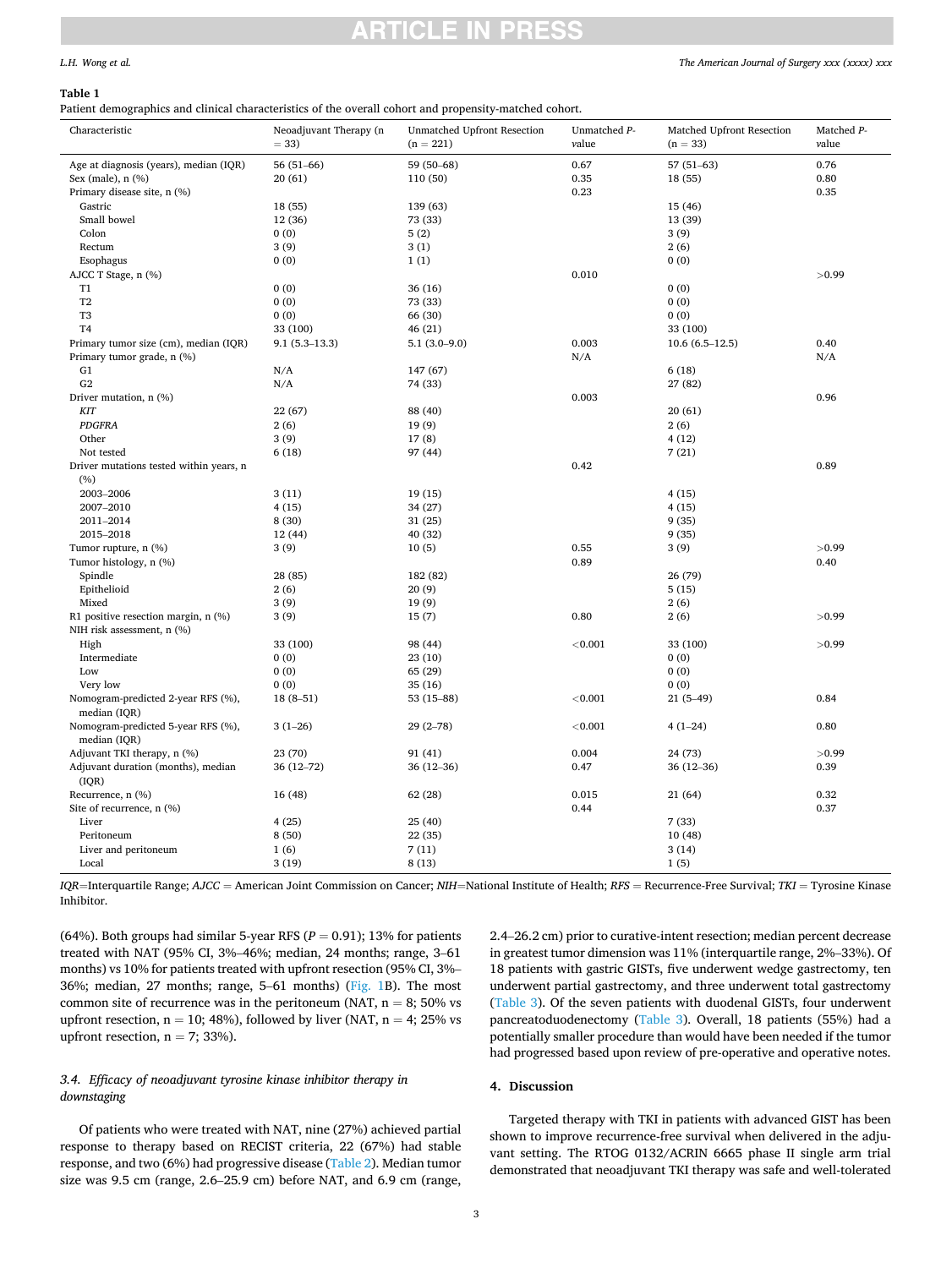#### *The American Journal of Surgery xxx (xxxx) xxx*

<span id="page-3-0"></span>

**Fig. 1.** Kaplan-Meier (**A**) overall survival following radiographic evidence of gastrointestinal stromal tumor (GIST) and (**B**) recurrence-free survival following curative-intent resection of GIST for patients treated with neoadjuvant tyrosine kinase inhibitor (TKI) therapy compared to upfront resection.

**Table 2** 

Characteristics and primary tumor response to neoadjuvant tyrosine kinase inhibitor therapy.

| Characteristic                                        | Overall $(n = 33)$ |
|-------------------------------------------------------|--------------------|
| Pre-NAT tumor size (cm), median (IQR)                 | $9.5(6.5-12.6)$    |
| Pre-operative tumor size (cm), median (IQR)           | $6.9(5.0-10.6)$    |
| Percent decrease in tumor dimension (%), median (IQR) | $11(2-31)$         |
| RECIST response, n (%)                                |                    |
| Partial                                               | 9(27)              |
| Stable                                                | 22 (67)            |
| Progressive                                           | 2(6)               |
| Operative approach, n (%)                             |                    |
| Minimally-invasive converted to open                  | 1(3)               |
| Laparoscopic                                          | 5(15)              |
| Open                                                  | 27 (82)            |

*NAT*=Neoadjuvant Therapy; *IQR*=Interquartile Range; *RECIST* = Response Evaluation Criteria in Solid Tumors.

# **Table 3**

Gastric and duodenal tumor response to neoadjuvant tyrosine kinase inhibitor therapy.

| Characteristic               | Partial RECIST<br>Response | Stable RECIST<br>Response |
|------------------------------|----------------------------|---------------------------|
| Gastric GIST $(n = 18)$      |                            |                           |
| Wedge gastrectomy, n (%)     | 2(40)                      | 3(60)                     |
| Partial Gastrectomy, n (%)   | 2(20)                      | 6(60)                     |
| Total gastrectomy, n (%)     | 0(0)                       | 3(100)                    |
| Duodenal GIST $(n = 7)$      |                            |                           |
| Pancreatoduodenectomy, n (%) | 0(0)                       | 4 (100)                   |
| Partial duodenectomy, n (%)  | 1(50)                      | 1(50)                     |
| Partial duodenectomy with    | 0(0)                       | 1(100)                    |
| reconstruction, n (%)        |                            |                           |

*RECIST* = Response Evaluation Criteria in Solid Tumors; *GIST* = Gastrointestinal Stromal Tumor.

with a 77% 5-year OS. $^{12,13}$  However, the long-term effects of TKI therapy in the neoadjuvant setting on relapse and overall survival remains unclear and has not been prospectively evaluated in a randomized controlled trial. After 1:1 propensity-matching we found that TKI NAT did not result in significant changes in 10-year OS or 5-year RFS (both *P >* 0.9). However, we did identify that NAT may be efficacious in helping to stabilize or reduce the size of the tumor prior to curative-intent resection with 55% of patients having a potentially smaller procedure than would have been needed if the tumor had progressed based on pre-operative and operative notes.

To the authors' knowledge, this is the first study to report 10-year OS from the time of radiographic diagnosis of GIST for patients treated with

neoadjuvant TKI therapy. Previous studies have demonstrated improved oncologic outcomes in patients who received TKI  $NAT^{5,13,22}$ ; with reported 5-year OS ranging from 77% to 87%. $10,11$  However, these studies did not adjust for the receipt of adjuvant therapy or GIST risk assessment in their cohorts or had difficulty identifying which patients received adjuvant therapy. $11,13$  Our results better align with a recent study that matched groups by receipt of adjuvant therapy and demonstrated no significant survival benefit between those who were treated with NAT compared to upfront resection. $5$  In addition to the methodology of their study which matched for receipt of adjuvant TKI therapy, $5$  we also matched for duration of adjuvant therapy to fully investigate the role of NAT. Our results may more appropriately demonstrate the survival outcomes in patients with higher-risk GIST, irrespective of receipt of adjuvant TKI therapy. Notably, the 5-year RFS calculated in this study (13%) was considerably lower than previously reported (65%), most likely due to analyzing only "high-risk" patients. $^{11}$  Given the established benefit of prolonged adjuvant TKI therapy following resection of high-risk GIST in multiple randomized trials including the European Organization for Research and Treatment of Cancer (EORTC) 62024 and the American College of Surgeons Oncology Group (ACOSOG)  $Z9001$ , $7-10$  further research is needed to clearly identify if NAT independently decreases recurrence and ultimately leads to improved overall survival outcomes.

Overall, TKI NAT appeared to be efficacious for stabilization or reduction in the greatest dimension of GIST prior to resection (11%) given our limited data in our retrospective study. Our findings identified that 55% of patients had a potentially smaller procedure than would have been needed if the tumor progressed based on review of preoperative and operative notes. Other studies have demonstrated that NAT has enabled sphincter-preserving resection in 33%–77% of patients with rectal GIST, $23,24$  and over half of the stomach in 84% of patients with gastric GIST. $^{22}$  Two-thirds of patients treated with NAT in our cohort achieved a stable RECIST response, with 27% achieving a partial RECIST response. The RTOG 0132/ACRIN 6665 study demonstrated a similar stable RECIST response (83%) in higher-risk GIST.<sup>12</sup> Our results add to the growing understanding on the effects, safety, and tolerability of TKI NAT in patients with higher risk GIST. However, GISTs do not fully regress with TKI therapy but rather, often become more cystic. Currently it is unclear if GISTs regress from the point of origin where TKI NAT would have a benefit in allowing R0 resection with potentially more minimal operations. Additionally, the ability to determine if response in the setting of NAT TKI treatment for high-risk GIST (e.g., allowing the surgeon to do a partial vs a total gastrectomy) is highly subjective and difficult to assess retrospectively, and will likely pose similar challenges in a prospective analysis. However, we believe it is important to highlight that equivalent RFS and OS outcomes in these two groups of propensity matched patients—one of which was high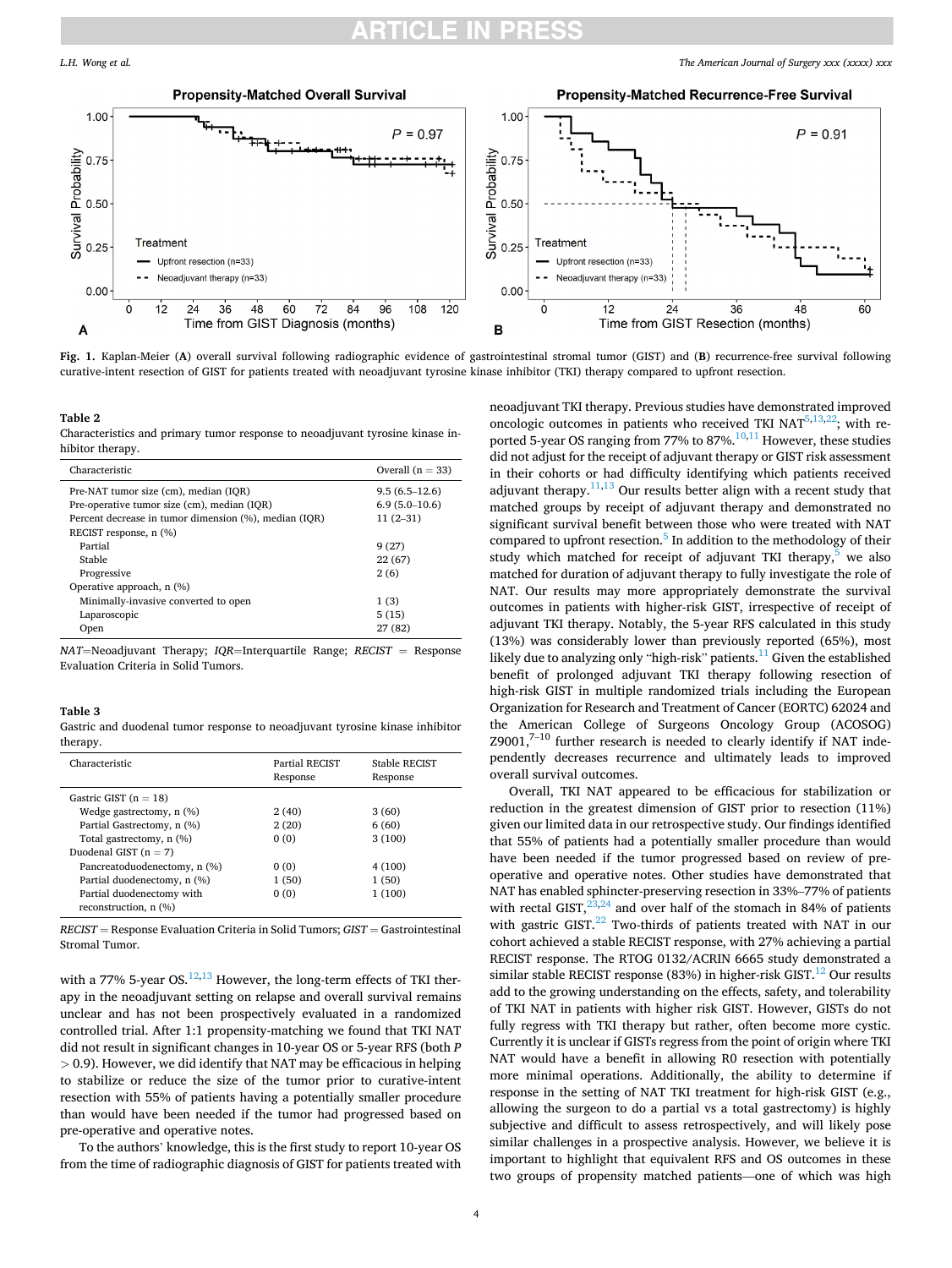# **ARTICLE IN PRESS**

# <span id="page-4-0"></span>*L.H. Wong et al.*

enough risk that pre-operative NAT was considered to be potentially beneficial—underscore the difficult to capture clinical impact of NAT in this disease. The role of NAT for patients with higher-risk GIST should be guided by a multi-disciplinary team to select patients most likely to benefit from its use and minimize risks of TKI intolerance.<sup>[25](#page-5-0)</sup>

Our study has several limitations. Notably, 41% of the overall cohort did not have driver mutation data available. The majority of missing mutation analyses were from earlier years of the study (42% of patients tested in 2002 through 2005); testing became more routine in later years and is now considered standard of care. $26$  This study is subject to potential transfer bias where patients with insufficiently long or incomplete follow-up could influence our results. However, patients with GIST, particularly those treated with adjuvant TKI therapy, have extensive follow-up (our cohort median, 88 months). Finally, an objective aim of measuring the utility of TKI NAT in allowing a smaller resection for precariously positioned tumors remains elusive given the subjective nature of response assessment. However, our study provides expanded insight into the role of TKI NAT for patients with GIST and utilizes 1:1 propensity-matching methodology to minimize the risk of statistical fragility and any confounding effects from receipt of adjuvant TKI therapy. $14$ 

# **5. Conclusions**

Neoadjuvant tyrosine kinase inhibitor therapy can be used to facilitate resection in select patients with surgically higher-risk GIST and does not result in worse oncologic outcomes. However, there is no evidence for an independent oncologic benefit for TKI neoadjuvant therapy compared to upfront resection. In the absence of evidence of an oncologic benefit, the predominant benefit of TKI NAT may be in allowing more limited resections of tumors in difficult locations, such as the duodenum or lesser gastric curvature. Therapy delivered in the NAT setting may be efficacious in stabilizing or reducing the size of GISTs prior to curative-intent resection, but definitive evidence of successful downstaging is difficult to determine. To fully appreciate the effects of tyrosine kinase inhibitor neoadjuvant therapy, we recommend further investigation to compare NAT to upfront resection in patients who additionally are treated with equal lengths of adjuvant TKI therapy utilizing a randomized controlled trial.

# **Financial disclosure**

Please complete for any additional explanatory information: The authors of this manuscript have no conflicts of interest to disclose. This research project was undertaken without financial assistance of any kind.

# **Funding**

MCH received partial funding from the following sources: GIST Cancer Research Fund, Jonathan David Foundation; VA Merit Review Grant (partial salary support from a Veterans Affairs Merit Review Grant (I01BX005358); and NCI R21 grant (R21CA263400).

# **Declaration of competing interest**

Dr. Michael Heinrich receives consulting fees from Novartis, Deciphera Pharmaceuticals, Blueprint Medicines, and Theseus Pharmaceuticals. Dr. Michael Heinrich holds multiple patents on the diagnosis and/ or treatment of GIST. One patent on treatment of GIST has been licensed by OHSU to Novartis. The other authors have no conflicts of interest or financial ties to disclose.

#### **References**

- 1. Miettinen M, Sarlomo-Rikala M, Lasota J. Gastrointestinal stromal tumors: recent advances in understanding of their biology. *Hum Pathol*. 1999;30(10):1213–1220. [https://doi.org/10.1016/s0046-8177\(99\)90040-0.](https://doi.org/10.1016/s0046-8177(99)90040-0)
- 2. Søreide K, Sandvik OM, Søreide JA, Giljaca V, Jureckova A, Bulusu VR. Global epidemiology of gastrointestinal stromal tumours (GIST): a systematic review of population-based cohort studies. *Cancer Epidemiol*. 2016;40:39–46. [https://doi.org/](https://doi.org/10.1016/j.canep.2015.10.031)  [10.1016/j.canep.2015.10.031.](https://doi.org/10.1016/j.canep.2015.10.031)
- 3. Corless CL, Heinrich MC. Molecular pathobiology of gastrointestinal stromal sarcomas. *Annu Rev Pathol*. 2008;3:557–586. [https://doi.org/10.1146/annurev.](https://doi.org/10.1146/annurev.pathmechdis.3.121806.151538) [pathmechdis.3.121806.151538](https://doi.org/10.1146/annurev.pathmechdis.3.121806.151538).
- 4. Heinrich MC, Corless CL, Demetri GD, et al. Kinase mutations and imatinib response in patients with metastatic gastrointestinal stromal tumor. *J Clin Oncol*. 2003;21 (23):4342–4349. <https://doi.org/10.1200/JCO.2003.04.190>.
- 5. Marqueen KE, Moshier E, Buckstein M, Ang C. Neoadjuvant therapy for gastrointestinal stromal tumors: a propensity score-weighted analysis. *Int J Cancer*. 2021;149(1):177–185. <https://doi.org/10.1002/ijc.33536>.
- 6. Cavnar MJ, Seier K, Curtin C, et al. Outcome of 1000 patients with gastrointestinal stromal tumor (GIST) treated by Surgery in the pre- and post-imatinib eras. *Ann Surg*. 2021;273(1):128–138. [https://doi.org/10.1097/SLA.0000000000003277.](https://doi.org/10.1097/SLA.0000000000003277)
- 7. Casali PG, Le Cesne A, Poveda Velasco A, et al. Time to definitive failure to the first tyrosine kinase inhibitor in localized GI stromal tumors treated with imatinib as an adjuvant: a European organisation for research and treatment of cancer soft tissue and bone Sarcoma group intergroup randomized trial in collaboration with the Australasian Gastro-intestinal trials group, UNICANCER, French Sarcoma group, Italian Sarcoma group, and Spanish group for research on sarcomas. *J Clin Oncol*. 2015;33(36):4276–4283. <https://doi.org/10.1200/JCO.2015.62.4304>.
- 8. Joensuu H, Eriksson M, Sundby Hall K, et al. Survival outcomes associated with 3 Years vs 1 Year of adjuvant imatinib for patients with high-risk gastrointestinal stromal tumors: an analysis of a randomized clinical trial after 10-year follow-up. *JAMA Oncol*. 2020;6(8):1241–1246. [https://doi.org/10.1001/](https://doi.org/10.1001/jamaoncol.2020.2091)  maoncol. 2020. 2091.
- 9. Corless CL, Ballman KV, Antonescu CR, et al. Pathologic and molecular features correlate with long-term outcome after adjuvant therapy of resected primary GI stromal tumor: the ACOSOG Z9001 trial. *J Clin Oncol*. 2014;32(15):1563–1570. <https://doi.org/10.1200/JCO.2013.51.2046>.
- 10. Keung EZ, Raut CP, Rutkowski P. The landmark series: systemic therapy for resectable gastrointestinal stromal tumors. *Ann Surg Oncol*. 2020;27(10):3659–3671. [https://doi.org/10.1245/s10434-020-08869-w.](https://doi.org/10.1245/s10434-020-08869-w)
- 11. Rutkowski P, Gronchi A, Hohenberger P, et al. Neoadjuvant imatinib in locally advanced gastrointestinal stromal tumors (GIST): the EORTC STBSG experience. *Ann Surg Oncol*. 2013;20(9):2937–2943.<https://doi.org/10.1245/s10434-013-3013-7>.
- 12. Eisenberg BL, Harris J, Blanke CD, et al. Phase II trial of neoadjuvant/adjuvant imatinib mesylate (IM) for advanced primary and metastatic/recurrent operable gastrointestinal stromal tumor (GIST): early results of RTOG 0132/ACRIN 6665. *J Surg Oncol*. 2009;99(1):42–47. [https://doi.org/10.1002/jso.21160.](https://doi.org/10.1002/jso.21160)
- 13. Wang D, Zhang Q, Blanke CD, et al. Phase II trial of neoadjuvant/adjuvant imatinib mesylate for advanced primary and metastatic/recurrent operable gastrointestinal stromal tumors: long-term follow-up results of Radiation Therapy Oncology Group 0132. *Ann Surg Oncol*. 2012;19(4):1074–1080. [https://doi.org/10.1245/s10434-](https://doi.org/10.1245/s10434-011-2190-5) [011-2190-5](https://doi.org/10.1245/s10434-011-2190-5).
- 14. Stürmer T, Joshi M, Glynn RJ, Avorn J, Rothman KJ, Schneeweiss S. A review of the application of propensity score methods yielded increasing use, advantages in specific settings, but not substantially different estimates compared with conventional multivariable methods. *J Clin Epidemiol*. 2006;59(5):437–447. [https://](https://doi.org/10.1016/j.jclinepi.2005.07.004)  [doi.org/10.1016/j.jclinepi.2005.07.004](https://doi.org/10.1016/j.jclinepi.2005.07.004).
- 15. Rutkowski P, Bylina E, Wozniak A, et al. Validation of the Joensuu risk criteria for primary resectable gastrointestinal stromal tumour - the impact of tumour rupture on patient outcomes. *Eur J Surg Oncol*. 2011;37(10):890–896. [https://doi.org/](https://doi.org/10.1016/j.ejso.2011.06.005) [10.1016/j.ejso.2011.06.005](https://doi.org/10.1016/j.ejso.2011.06.005).
- 16. Gold JS, Gönen M, Gutiérrez A, et al. Development and validation of a prognostic nomogram for recurrence-free survival after complete surgical resection of localised primary gastrointestinal stromal tumour: a retrospective analysis. *Lancet Oncol*. 2009;10(11):1045–1052. [https://doi.org/10.1016/S1470-2045\(09\)70242-6.](https://doi.org/10.1016/S1470-2045(09)70242-6)
- 17. Chok AY, Goh BKP, Koh YX, et al. Validation of the MSKCC gastrointestinal stromal tumor nomogram and comparison with other prognostication systems: singleinstitution experience with 289 patients. *Ann Surg Oncol*. 2015;22(11):3597–3605. <https://doi.org/10.1245/s10434-015-4400-z>.
- 18. Dindo D, Demartines N, Clavien PA. Classification of surgical complications. *Ann Surg*. 2004;240(2):205–213. [https://doi.org/10.1097/01.sla.0000133083.54934.](https://doi.org/10.1097/01.sla.0000133083.54934) ae.
- 19. Eisenhauer EA, Therasse P, Bogaerts J, et al. New response evaluation criteria in solid tumours: revised RECIST guideline (version 1.1). *Eur J Cancer*. 2009;45(2): 228–247. https://doi.org/10.1016/j.ejca.2008.10.02
- 20. Schwartz LH, Litière S, de Vries E, et al. RECIST 1.1-Update and clarification: from the RECIST committee. *Eur J Cancer*. 2016;62:132–137. [https://doi.org/10.1016/j.](https://doi.org/10.1016/j.ejca.2016.03.081)  [ejca.2016.03.081](https://doi.org/10.1016/j.ejca.2016.03.081).
- 21. Pantuso G, Macaione I, Taverna A, et al. Surgical treatment of primary gastrointestinal stromal tumors (GISTs): management and prognostic role of R1 resections. *Am J Surg*. 2020;220(2):359–364. [https://doi.org/10.1016/j.](https://doi.org/10.1016/j.amjsurg.2019.12.006)  [amjsurg.2019.12.006.](https://doi.org/10.1016/j.amjsurg.2019.12.006)
- 22. Kurokawa Y, Yang HK, Cho H, et al. Phase II study of neoadjuvant imatinib in large gastrointestinal stromal tumours of the stomach. *Br J Cancer*. 2017;117(1):25–32. <https://doi.org/10.1038/bjc.2017.144>.